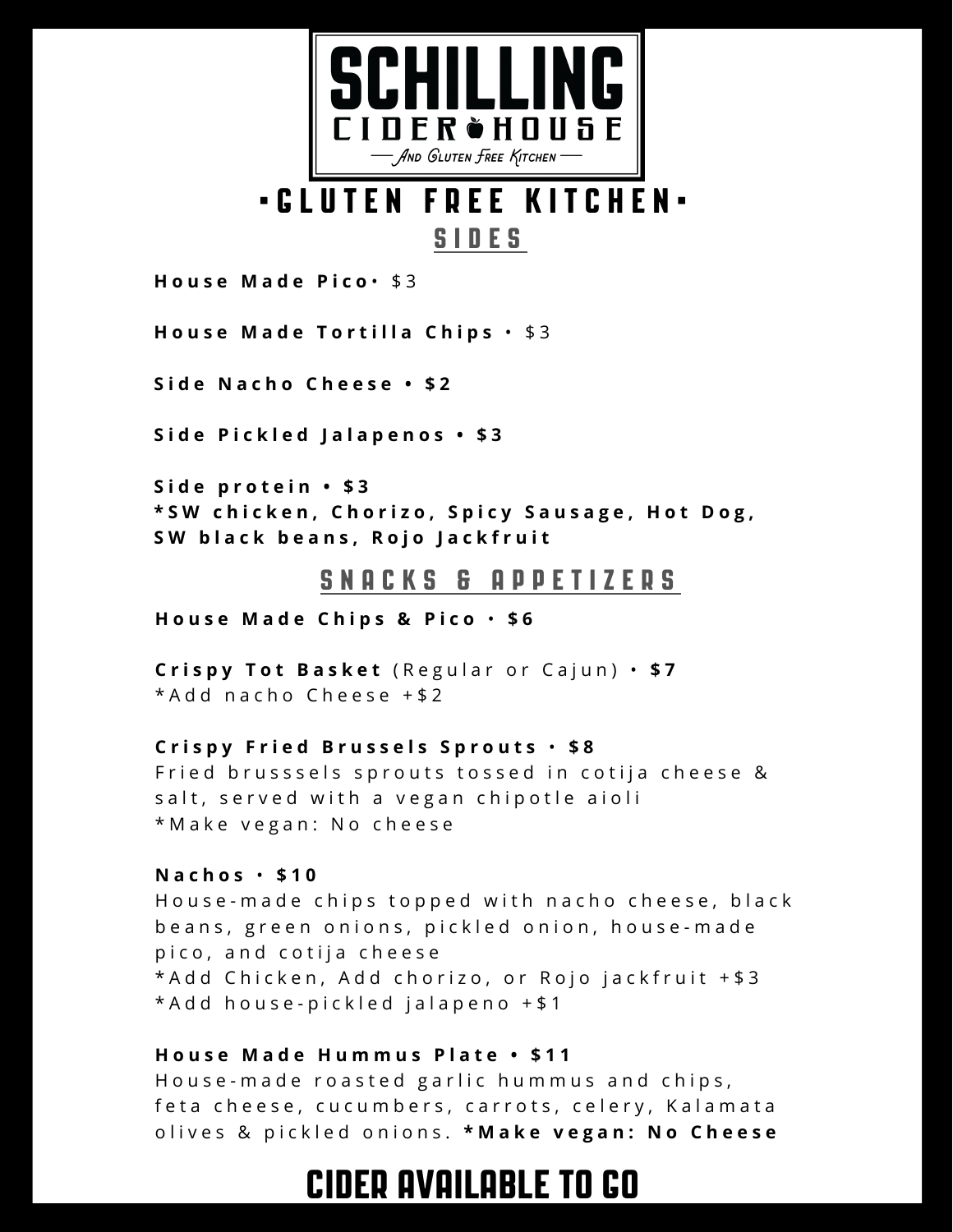

# • G L U T E N F R E E K I T C H E N •

### P U B F A R E

# **H a n d D i p p e d C o r n D o g** • **\$ 8**

Served with choice of dipping sauce. \* Sub Zenners Spicy Dog or Beyond Brat + \$1  $*Add$  tots  $+$  \$ 3 ( C o r n d o g b atter contains egg and dairy )

#### **G r i l l e d C h e e s e** • **\$ 9**

New Cascadia Challah, provolone, & sun-dried t o m a t o .  $*Add$  tots  $+$  \$3 \* Add chicken, Rojo jackfruit, or chorizo + \$3 \* Add House Pickled Jalapeno + \$1

#### **F u l l y L o a d e d T o t s** • **\$ 1 0**

Tots with melted cheddar, house-made pico, green onion, pickled onion, cotija, and sour c r e a m .

\* A d d b l a c k b e a n s, c h i c k e n, c h o r i z o, or R o j o jackfruit \$3 · Add house pickled jalapenos \$1

#### **S t r e e t T a c o P l a t e** • **\$ 1 1**

Three tacos with your choice of either chicken, chorizo, or Rojo jackfruit topped with cilantro, pickled onion, cotija cheese, and sour cream. Comes with a side of house-pickled jalapeno. (*Jackfruit taco can be made vegan*) mix & match proteins  $+ $1$ 

#### **H a l f D o z e n C h i c k e n W i n g s • \$ 1 2**

Half dozen wings, fried crispy (no batter), and tossed in your choice of buffalo, honeychipotle sauces, or a cajun dry rub. Comes with carrots, celery, and a side of ranch.